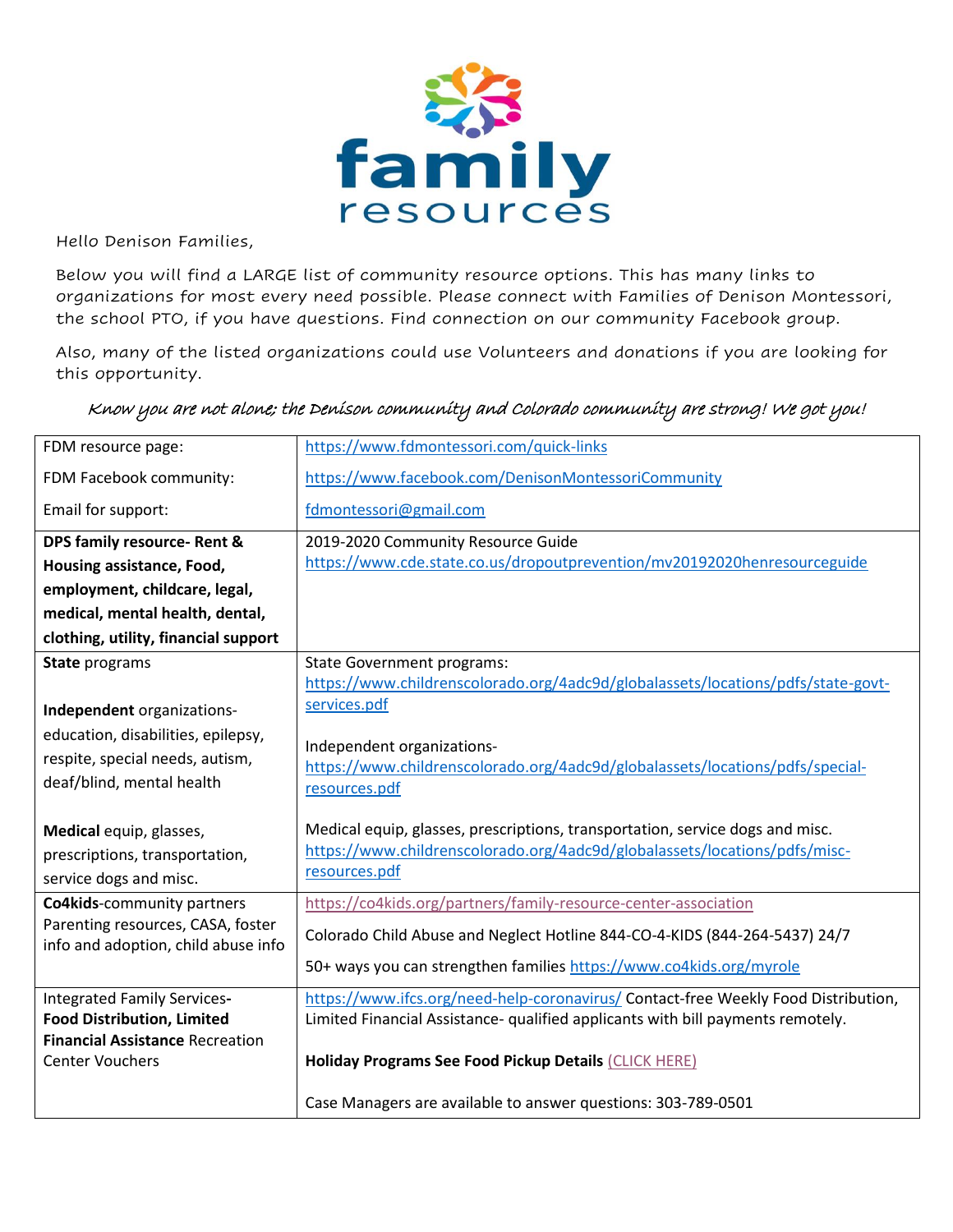| <b>Colorado Shines: Find Childcare</b> | https://www.coloradoshines.com/                                                         |
|----------------------------------------|-----------------------------------------------------------------------------------------|
|                                        | Contact a Child Care Navigator at 1-877-338-CARE (2273). English and Spanish,           |
|                                        | Monday - Friday, from 8:00 a.m. to 5:00 p.m.                                            |
|                                        | EMAIL -- Send an email to childcarereferrals@unitedwaydenver.org                        |
| Denver Library Community list:         | https://www.denverlibrary.org/content/community-resources                               |
| <b>Undocumented persons resource</b>   | https://docs.google.com/spreadsheets/u/2/d/18p9OSILpSYanIoUC-                           |
| list (state and local):                | gEbhVbRMYVUfw4wyrixa9ekGdc/htmlview?fbclid=IwAR3iBy2CdODdN8l0QrVkh94ZPy                 |
|                                        | NRgVv8BvGwpTszQV8rQgWmAZxemv0dwhY#gid=0                                                 |
| Healthier Colorado large list of       | https://healthiercolorado.org/about/covid-19-resources/                                 |
| resources:                             |                                                                                         |
| LEAP program-assistance with           | https://www.denvergov.org/content/denvergov/en/denver-human-services/be-                |
| heating costs, equipment repair,       | supported/additional-assistance/low-income-energy-assistance.html                       |
| and/or replacement of inoperable       |                                                                                         |
| heating tools.                         |                                                                                         |
| Food Bank of the Rockies               | Food resource hotline: 855-855-4626 or 720-382-2920 or                                  |
|                                        |                                                                                         |
|                                        | Most up to date food list: https://www.foodbankrockies.org/find-food/                   |
|                                        | Large list of food resources:                                                           |
|                                        | https://docs.google.com/spreadsheets/d/1ZNVF9u4MuQ5MLu3oxAhIBqZWhEI84igOQ               |
|                                        | cKLDy43x3U/                                                                             |
|                                        |                                                                                         |
| <b>Rocky Mountain Human Services</b>   | Children: https://www.rmhumanservices.org/services-for-children                         |
| Children, Adults and Veterans          | Adults: https://www.rmhumanservices.org/services-for-adults                             |
|                                        | Veterans: https://www.rmhumanservices.org/hav                                           |
| <b>COVID Colorado</b>                  | https://covid.colorado.gov/                                                             |
| 2-1-1 helps fellow Coloradoans         |                                                                                         |
| find vital services such as            | https://www.211colorado.org/#support or                                                 |
| emergency shelter, food, rental        | Dialing 2-1-1 families and individuals can help when they need it most.                 |
| and utility assistance, childcare,     | Call 2-11 or (866) 760-6489    Text your ZIP CODE to 898-211                            |
| health care and more.                  |                                                                                         |
|                                        | https://coloradocrisisservices.org/ Call 1-844-493-TALK (8255) or text TALK to 38255 to |
|                                        | speak to a trained professional                                                         |
|                                        | COVID general questions about the novel coronavirus (COVID-19), providing answers in    |
|                                        | many languages including English, Spanish (Español), Mandarin (普通话) and more.           |
|                                        | Call 303-389-1687 or (877) 462-2911                                                     |
| Lasagna Love-cooking and               | https://www.lasagnalove.org/                                                            |
| delivering meals to families in        |                                                                                         |
| their communities.                     |                                                                                         |
| Wee Cycle-recycle essential baby       | https://www.weecycle.org/                                                               |
| gear and to give to Colorado           |                                                                                         |
| families.                              |                                                                                         |
| Coloradans-FREE mask, make a           | https://www.coloradomaskproject.com/                                                    |
| mask, volunteer                        | https://www.denvermasktaskforce.com/                                                    |
| <b>Clothes To Kids-new and quality</b> | https://clothestokidsdenver.org/                                                        |
| used clothing to students from         |                                                                                         |
| low-income or in-crisis families       |                                                                                         |
| free of charge                         |                                                                                         |